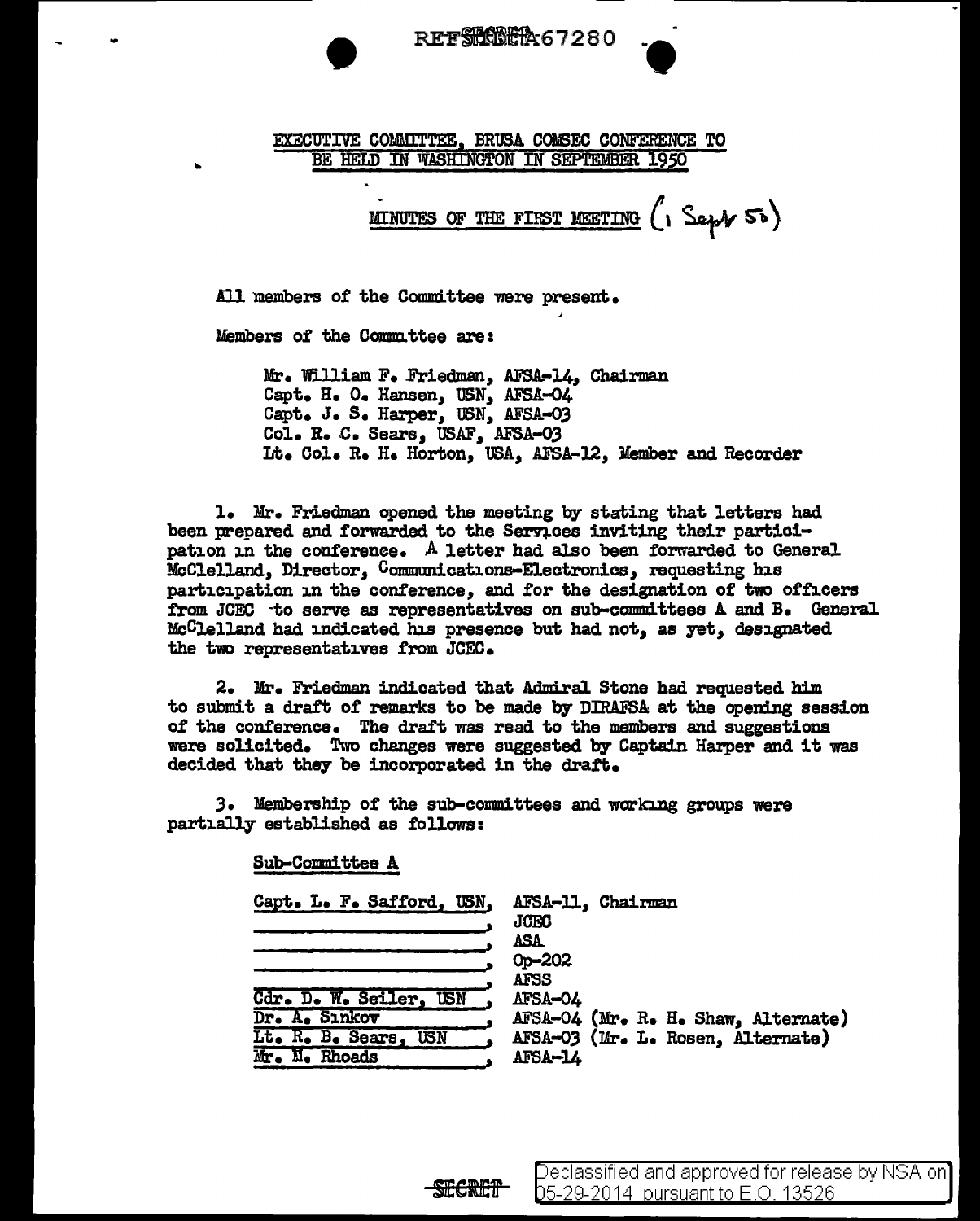

REF ID:A67280<br>SCCRET

### Sub-Committee B

 $\bullet$ 

| <b>Dr. A. Sinkov</b> | <b>JCEC</b>           | AFSA-04, Chairman                 |
|----------------------|-----------------------|-----------------------------------|
|                      | ASA                   |                                   |
|                      | Op-202<br><b>AFSS</b> |                                   |
| Mr. Frank Austin     | AFSA-04               |                                   |
| Dr. S. Kullback      |                       | AFSA-03 (Mr. L. Rosen, Alternate) |
| Mr. J. H. Douglas    |                       | AFSA-12 (Representing AFSA-14)    |

### Working Group No. 1

| Cdr. A. Enderlin, USN | AFSA-13, Chairman |
|-----------------------|-------------------|
| Mr. Geo. A. Porter    | AFSA-02           |
| Mr. B. G. Erickson    | <b>AFSA-03</b>    |
| Mr. Frank Austin      | <b>AFSA-04</b>    |
| Dr. J. A. Sanford     | AFSA-L4           |

# Working Group No. 2

| Cdr. J. C. Hargreaves, USN  |         | AFSA-04, Chairman |
|-----------------------------|---------|-------------------|
| Mr. R. H. Shaw              | AFSA-04 |                   |
| Mr. J. A. Smith             | AFSA-04 |                   |
| Mr. Richard Chiles          | AFSA-03 |                   |
| Cdr. J. T. Pendergrass, USN | AFSA-14 |                   |

### Working Group No. 3

|                     | Mr. Howard C. Barlow                   |         | AFSA-03, Chairman |
|---------------------|----------------------------------------|---------|-------------------|
|                     | Maj. Harry B. Blacksten, USAF. AFSA-04 |         |                   |
| Mr. Robert M. Scott |                                        | AFSA-04 |                   |
| Mr. Lynn Marsh      |                                        | AFSA-03 |                   |
| Mr. J. H. Douglas   |                                        | AFSA-12 |                   |

## Working Group No. 4

| Mr. C. C. Wright             | AFSA-03, Chairman |
|------------------------------|-------------------|
| Lt. Dalton C. Ward, USN      | <b>AFSA-O4</b>    |
| Mr. Ryon A. Page             | <b>AFSA-04</b>    |
| Mr. Thomas Prugh             | AFSA-03           |
| Cdr. J. T. Pendergrass., USN | AFSA-14           |

 $\mathbf{r}$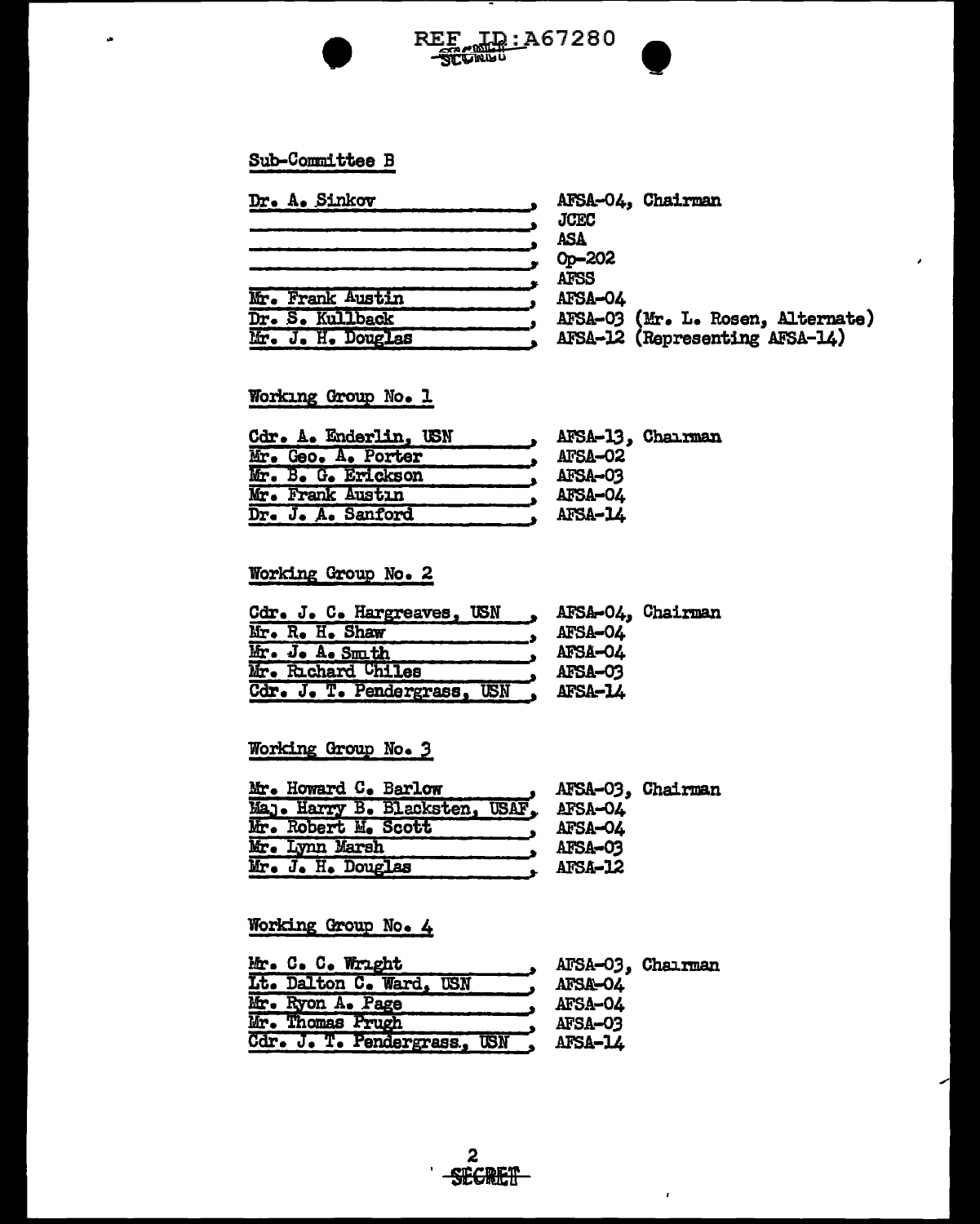**LD:A67280** 



5. The availability of equipment for demonstration was discussed. Captain Hansen suggested and the Committee agreed that each sub-committee and working group would be held responsible for obtaining equipment. systems and other related material required for demonstration. Mr. Friedman agreed to instruct the committee chairmen accordingly. The MCM is not available for demonstration and it is not definite that the NRL cifax can be made available.

6. Copies of the Conference Agenda, contained in AFSAC 63/1, has not been made available to all members of the Executive Committee. nor to the Sub-Committees and Working Groups. The Recorder was requested to obtain and furnish one complete copy to each member of the Executive Committee, the Chairman of each Sub-Committee and Working Group.

7. The following items were agreed upon as being appropriate for presentation to the Plenary Committee Meeting to be held at 1400. 1 September 1950.

a. To what extent is the U.S. delegation authorized to release instruction books and drawings pertaining to the equipments to be demonstrated, as well as security studies prepared by AFSA-41 and AFSA-03?

(1) The recommendation of the Committee was that Committee A be authorized to discuss the U.S. position with respect to the seven rotor BCM and the PCM but that the ECM would not be discussed even though the subject might be brought up again by the United Kingdom delegation.

(2) That Committee B be authorized to freely discuss and furnish a maximum of two copies of all operating instructions. drawings. security studies, etc. pertaining to equipments which they will demonstrate or discusa.

b. Recommend that the NRL cifax and Byaer low-echelon ciphony systems be deleted from the list of items to be demonstrated.

c. Whill the CCM be offered to NATO nations as a NATO cipher machine? AFSA-04 is preparing a policy paper on this subject for presentation to AFSAC.